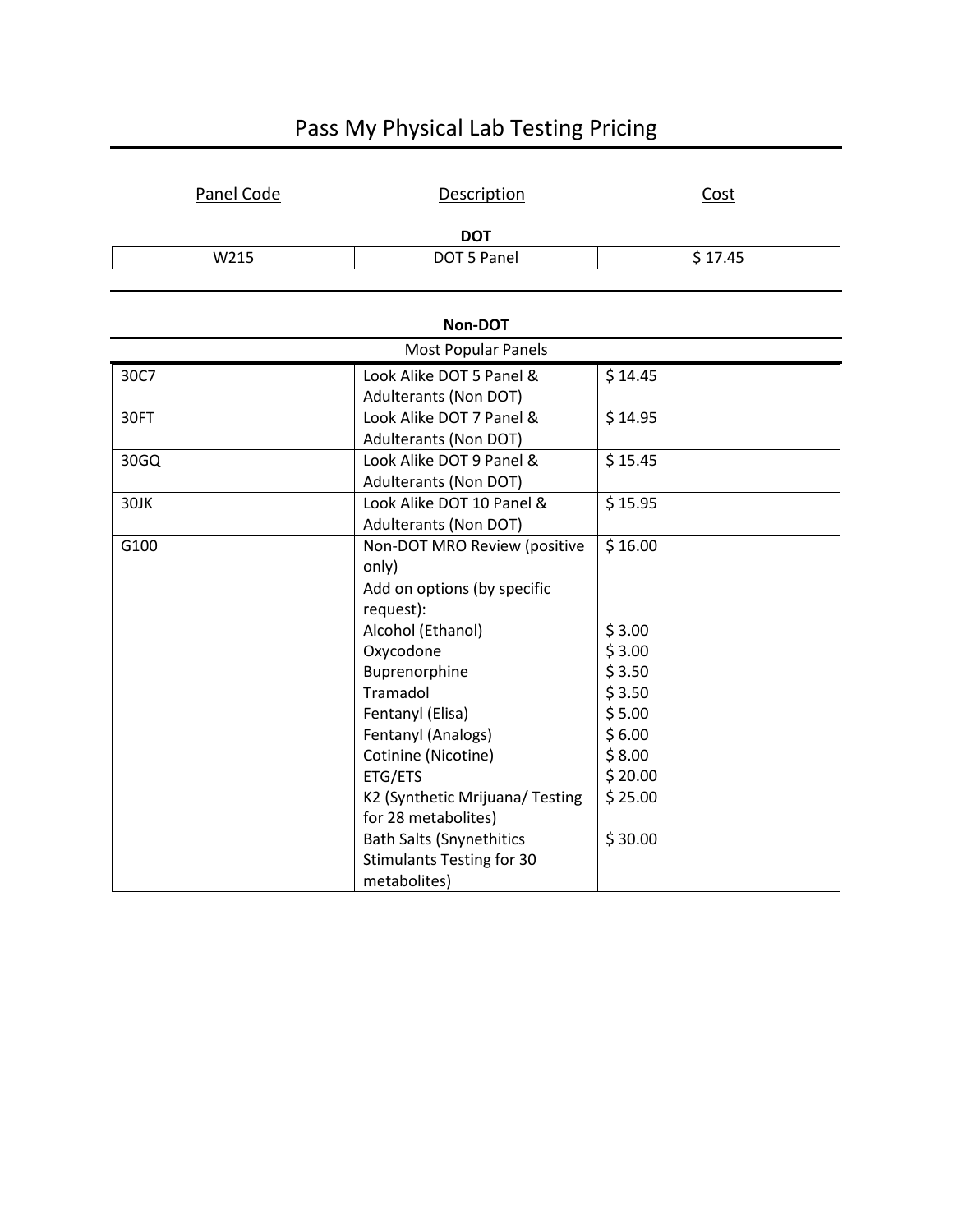| Non-DOT                                                               |   |                                                                                  |  |  |
|-----------------------------------------------------------------------|---|----------------------------------------------------------------------------------|--|--|
| <b>Instant Kits</b><br>Instant kits are only approved for Non-Dot use |   |                                                                                  |  |  |
|                                                                       |   |                                                                                  |  |  |
| Groups of 5                                                           |   |                                                                                  |  |  |
|                                                                       | 5 | $$79.95 + S/H$                                                                   |  |  |
|                                                                       |   |                                                                                  |  |  |
|                                                                       |   |                                                                                  |  |  |
| Box of 25                                                             |   | $$259.50 + S/H$                                                                  |  |  |
|                                                                       |   |                                                                                  |  |  |
| <b>10 PANEL (#KCUR920083)</b>                                         |   |                                                                                  |  |  |
| Groups of 5                                                           |   |                                                                                  |  |  |
|                                                                       | 5 | $$89.95 + S/H$                                                                   |  |  |
|                                                                       |   |                                                                                  |  |  |
|                                                                       |   |                                                                                  |  |  |
| Box of 25                                                             |   | $$299.50 + S/H$                                                                  |  |  |
| Additional Fees associated with Instant (Rapid) Testing:              |   |                                                                                  |  |  |
|                                                                       |   | Confirmation Test per drug class - \$ 20.00 per drug tested (for positives only) |  |  |